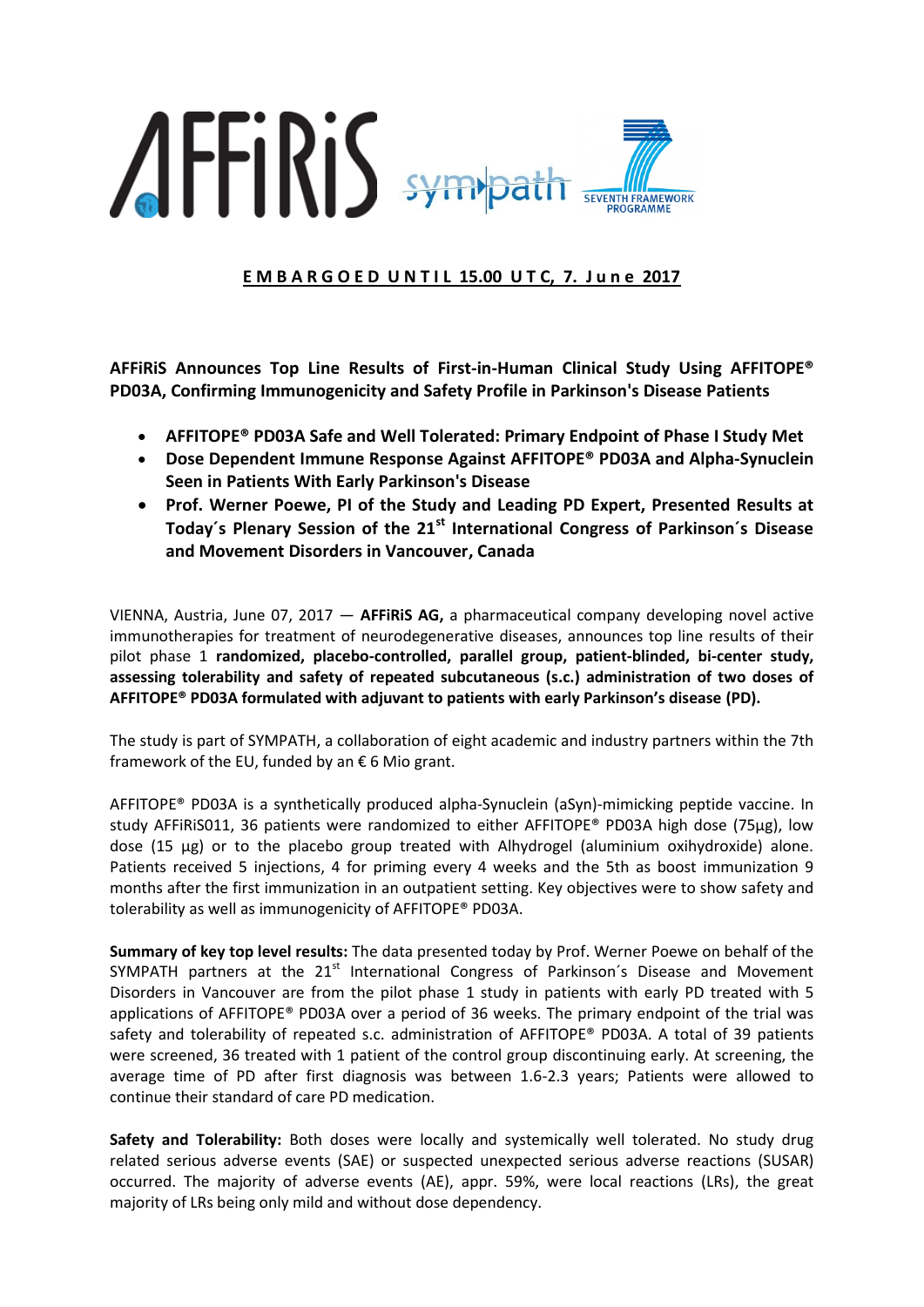**Immunogenic Profile:** AFFITOPE® PD03A showed a clear dose dependent immune response against the peptide itself and crossreactivity against aSyn targeted epitope over time, and showed antibody reactivation upon booster immunization.

**Conclusions:** 15 and 75µg of AFFITOPE® PD03A were well tolerated in early PD patients. The compound induced a clear dose dependent immune response versus AFFITOPE® PD03A and aSyn epitope.

"The immunogenicity profile looks encouraging and supports the hypothesis that patients elicit an antibody response specific to alpha synuclein, a protein that is believed to be contributing to the pathogenesis of Parkinson's" stated Prof. Werner Poewe, PI of the study, Chairman of the Department of Neurology at the Medical University Innsbruck, Austria, and leading PD expert. "Based on additional data covering alpha synuclein lowering in plasma and cerebrospinal fluid (CSF), expected in Q3 2017 we should see clearer about PD01A vs PD03A for future development in Parkinson´s patients."

## **About AFFITOPE® PD03A:**

AFFITOPE® PD03A targets the protein aSyn, which plays a key role in the onset and progression of PD as well as Multiple System Atrophy (MSA), an orphan disease. AFFITOPE® PD03A is one of two vaccine candidates currently being studied in phase I studies. So far, 98 PD and MSA patients have participated in studies investigating either AFFITOPE® PD01A or PD03A. During these phase I studies patients were observed for up to 48 months (AFFITOPE® PD01A) or 12 months (AFFITOPE® PD03A), respectively, with regard to long-term safety, immunological and clinical parameters. Final results of studies with both compounds are expected for Q4 2017.

#### **About SYMPATH:**

AFFiRiS has launched the collaborative research project SYMPATH with funding from FP7 to forward the clinical development of the aSyn targeting vaccines AFFITOPE® PD01A and PD03A together with experts from three European countries including Austria, Germany and France. SYMPATH implemented a tandem phase I program to evaluate the safety and explore the activity of these two active immunotherapy candidates in humans. A part of the program is devoted to the identification of biomarkers with diagnostic and prognostic value. The cause of both PD and MSA are not fully understood and currently there are no treatment options available for either to alter the course of the disease.

#### **About AFFiRiS AG:**

On the basis of its proprietary patented AFFITOME® technology, AFFiRiS develops preventative and therapeutic peptide vaccines against chronic diseases. Its clinical pipeline consists of four vaccine candidates against PD, MSA and Atherosclerosis. Further vaccine candidates against Alzheimer as well as Huntington's disease are in preclinical development. AFFiRiS has been able to attract funding of approx. € 156 Mio to date, half of which comes from license income and government grants. AFFIRIS has received grants of  $\frac{2}{5}$  3 Mio for its phase I studies with AFFITOPE® PD01A from The Michael J. Fox Foundation (MJFF). Furthermore, AFFiRiS is part of collaborative projects receiving funding from the European Union's 7th Framework Programme under SYMPATH Grant Agreement No. 602999 [\(http://www.sympath-project.eu/\)](http://www.sympath-project.eu/) and MULTISYN Grant Agreement No. 602646 [\(http://www.multisyn.eu/\)](http://www.multisyn.eu/). AFFiRiS currently employs 60 highly qualified staff at the Campus Vienna Biocenter in Vienna, Austria.

www.affiris.com